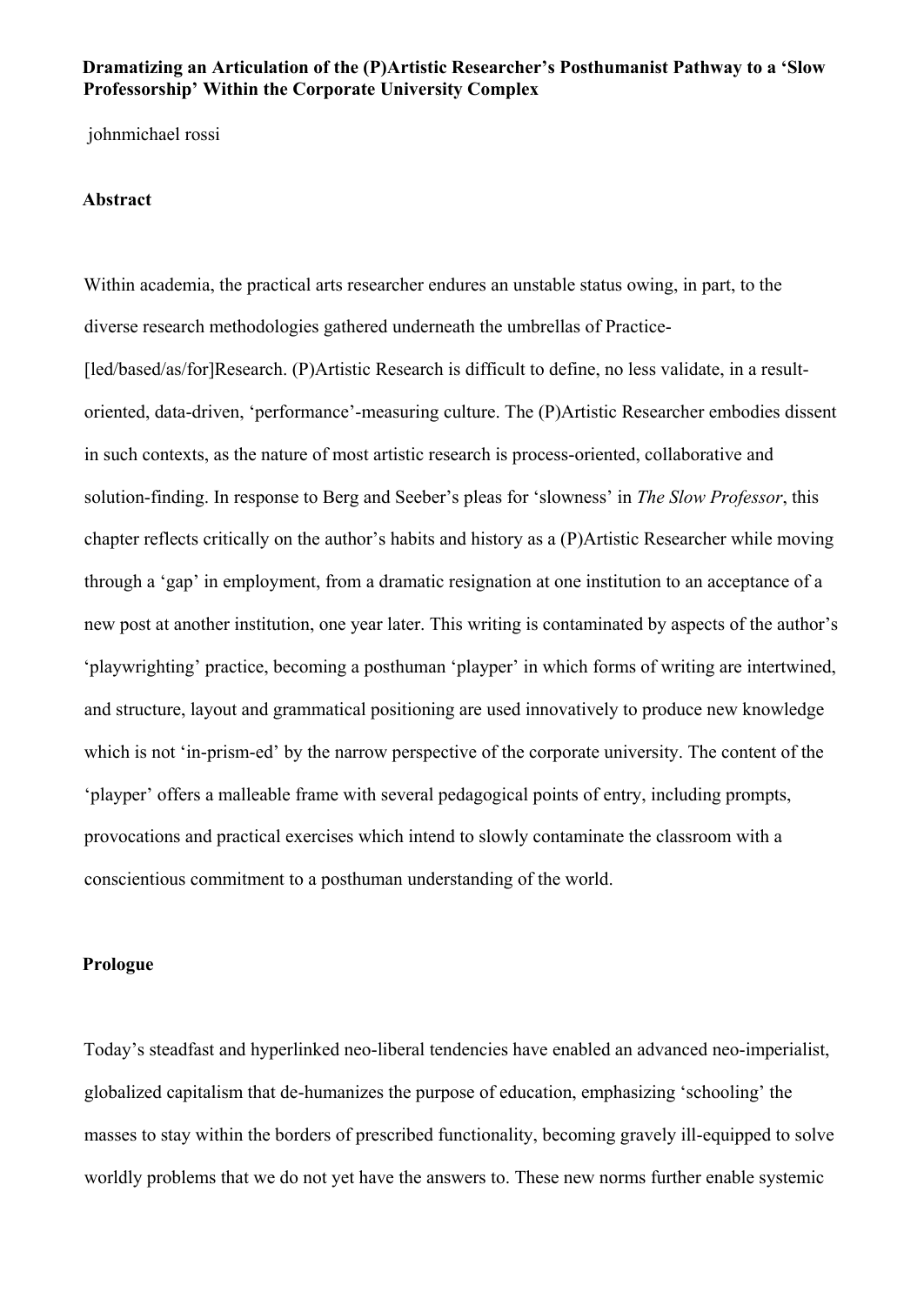racism and sexism, as is evident in current social discourses on the stages of both world politics and popular culture. Posthumanism counters this, forcing us to wonder at how narrow our entire conception of politics is,' while 'recognizing that a wide variety of seemingly disparate critical approaches (feminism, anticolonial and antiracist thought, technology studies, ecology, etc.) have a common ground in directly challenging the ways humanism has restricted politics and education' (Snaza, 2014: 41, 49). Adopting a posthumanist perspective within Higher Education offers educators a renewed ethos of learning that forges new pedagogical approaches where problematizing the human can (paradoxically) re-humanize the field.

To resist the pressures of the Corporate University Complex, Berg and Seeber (2016: 57) provide a pathway to Slowness, 'asserting the importance of contemplation, connectedness, fruition, and complexity… letting research take the time it needs to ripen'. My training as a theatre-maker, more specifically as a playwright and director, forges my methodological approach, which is framed by craft, tradition and intuition, in which writing and reading plays are embodied acts. I crawl through perspectives, characters, and imagined spaces expressed through theatre production. Drawing from my craft as a playwright, and my own ongoing development in pedagogical practice, in addition to the cybernetic triangle of human $\rightarrow$ animal $\rightarrow$  machine which sets the stage for a posthumanist discourse as it relates to pedagogy, I consider two further triangulations:

playtext→reader→playwright and curriculum→learner→educator. These two triangulations overlap in the space of higher education learning, which becomes a site of resistance within the Corporate University Complex where the marketeers advocate their own triangle: degree $\rightarrow$  customer $\rightarrow$ salesperson. Brecht perhaps forecast this when he said: 'knowledge is just a commodity. It is acquired in order to be resold' (Willett, 1964: 72). Current systems of education being implemented by the Corporate University Complex continually disconnect the two key players, educator and learner.

Within Academia, the theatre practitioner endures an unstable status owing, in part, to the dispersed and diverse research methodologies that are gathered underneath the umbrellas of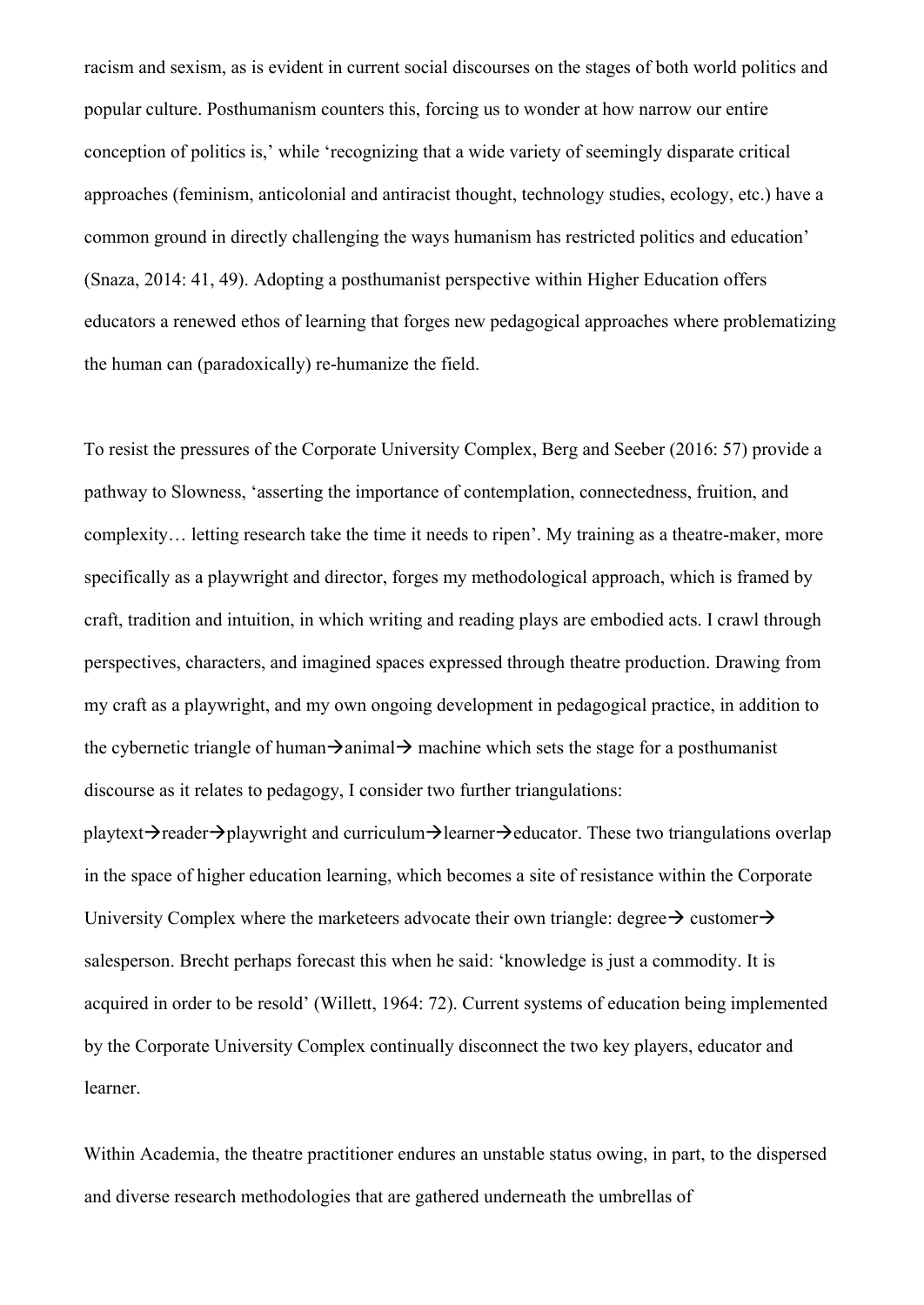Practice[led/based/as/for]-Research. Any research methodology that involves arts practice maintains a problematic existence within Academia, and perhaps it is the range of suffixes to 'practice,' that initially keeps the researchers of this ilk on shaky ground. In this chapter, I will use the term '(P)Artistic Research' as shorthand for 'Practical Artistic Research,' inclusive of the various iterations of practical research in the arts. (P)Artistic Research is difficult to define, no less validate, in a result-oriented, data-driven, 'performance'-measuring culture. The (P)Artistic Researcher, by nature, stands in opposition to the prevailing corporate university culture with its individualistic and competitive ethos, as the nature of most artistic research is process-oriented, collaborative and solution-finding.

Haraway's seminal work, *A Cyborg Manifesto* (1991) examines the world as 'radically hybridized, contaminated, integrated' (Snaza, 2014: 43), while Patrice Pavis discusses the 'contamination of practice by theory,' specific to postmodern theatre, explaining that 'theory overflows into practice; it becomes difficult to separate or distinguish the apparatus of production/reception from the spectator's hermeneutic activity... Theory is no longer nourished by an uncontested a-priori practice; rather theory generates that practice' (Pavis, 1992: 71). This chapter is 'contaminated' by aspects of my playwrighting practice. As a becoming-'playper', the chapter draws from and intermingles aspects of my playwrighting practice, in order to compose a poly-vocal analysis of my current practical arts research as it relates to my posthumanist pedagogical approaches and my theatre-making craft. As the chapter takes on the structure and form of a dramatic play, this 'playper' will reveal four semiautobiographical characters: THE CRACKADEMIC, FIRE IN DA BELLY, THE HAIR and THE

PRIVILEGED ALLY. Here, my playwrighting practice is entangled with Barad's (2014: 168) notion of 'diffraction,' as 'an iterative (re)configuring of patterns of differentiating-entangling [where] there is no moving beyond, no leaving the 'old' behind'. These characters (a workaholic, a flame, a hair and an id) are 'diffractions' of my (P)Artistic Researcher-self.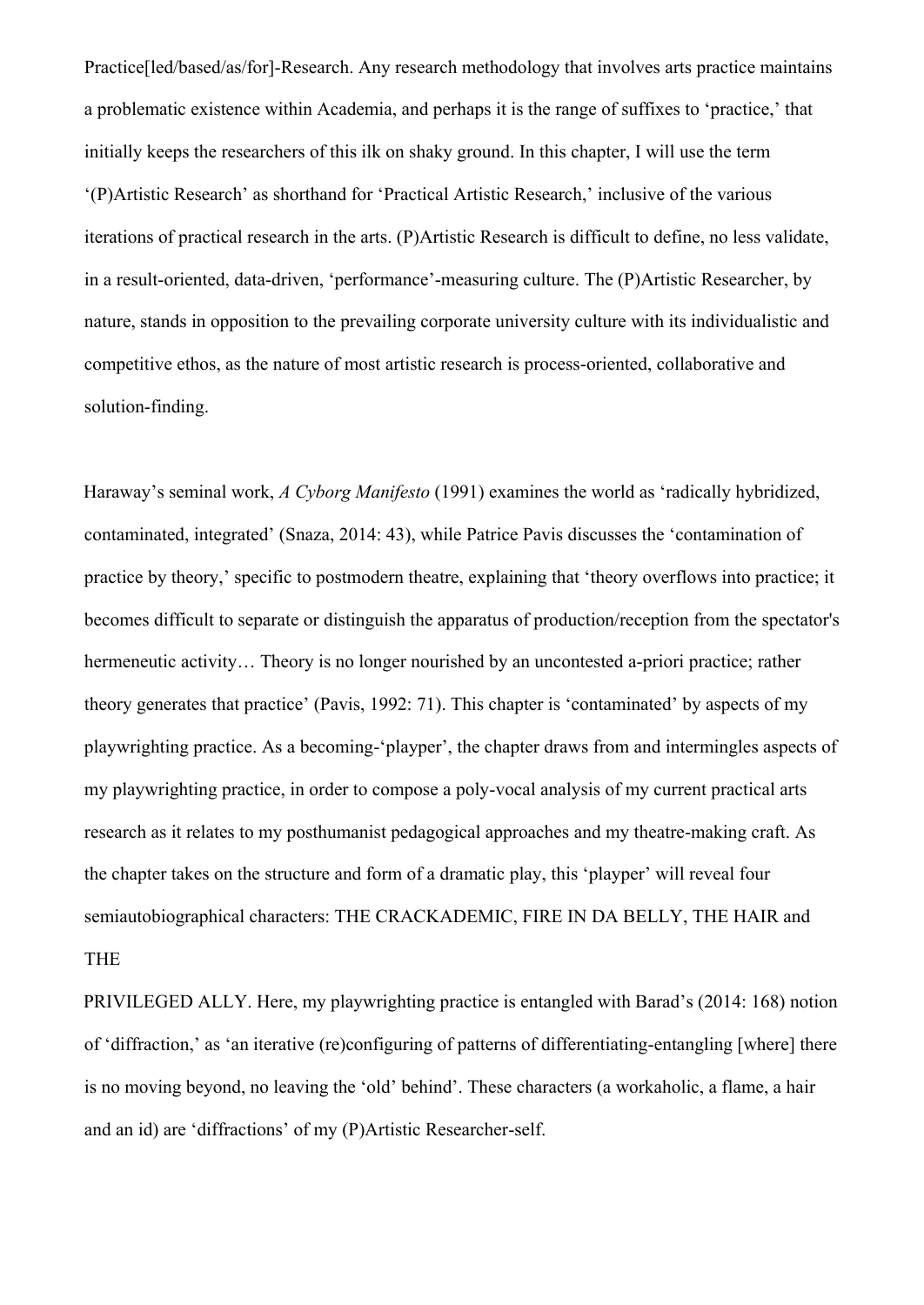The four diffractive characters form a dialogue crafted through a multi-linear narrative. This models an approach to academic writing that evokes the embodied nature of (P)Artistic Research, and embraces Gertrude Stein's (1935) notion of the 'landscape play' to deny Aristotle's traditional 'centre.' In his *Poetics,* Aristotle (1970: 32) establishes 'six constituent elements' of drama where he emphasizes the necessity for a plot that 'ought to be both unified and complete, and the component of events ought to be so firmly compacted that if any one of them is shifted to another place, or removed, the whole is loosened up and dislocated'. But Barad's (2014: 176) entanglements 'are not unities. They do not erase differences; on the contrary, entanglings entail differentiatings, differentiatings entail entanglings. One move – cutting together-apart.' The processes of playwrighting and play reading continue to be governed by Aristotelian aesthetics in the 21<sup>st</sup> century. However, Stein's 1935 essay, *Plays,* expands the possibility of what a play could be. For Stein, the play is centre-less, and the experience of the play is created around the reader's own unique perspective, which inevitably loosens Aristotle's concrete structure. Stein was a student of psychologist William James, and her larger body of written work is anchored within James' notion of the 'continuous present,' which can be described as the reader's experience of time as fluid with many events occurring simultaneously in his/her mind (Miller, 1949: 19). In Stein's 'spatial conception of dramaturgy… the activity of thought itself creates an experience' (Marranca, 1977: x). I see Stein's 'landscape play' as providing a foundation for a posthuman approach to not only playwrighting, but also the curating of an experience, albeit in the space of a theatre, a classroom or rehearsal laboratory. The dramatic structure of the 'playper' will attempt to make visible my own developing posthuman understandings of the world in order to inspire new curricula for  $21<sup>st</sup>$  century learners. As you experience this 'landcape,' I invite you to let the diffractions richocet between the two triangulations introduced (playtext→reader→playwright and curriculum→learner→educator). I hope to meet you on the other side, as a collaborator in this journey.

### **ACT 1**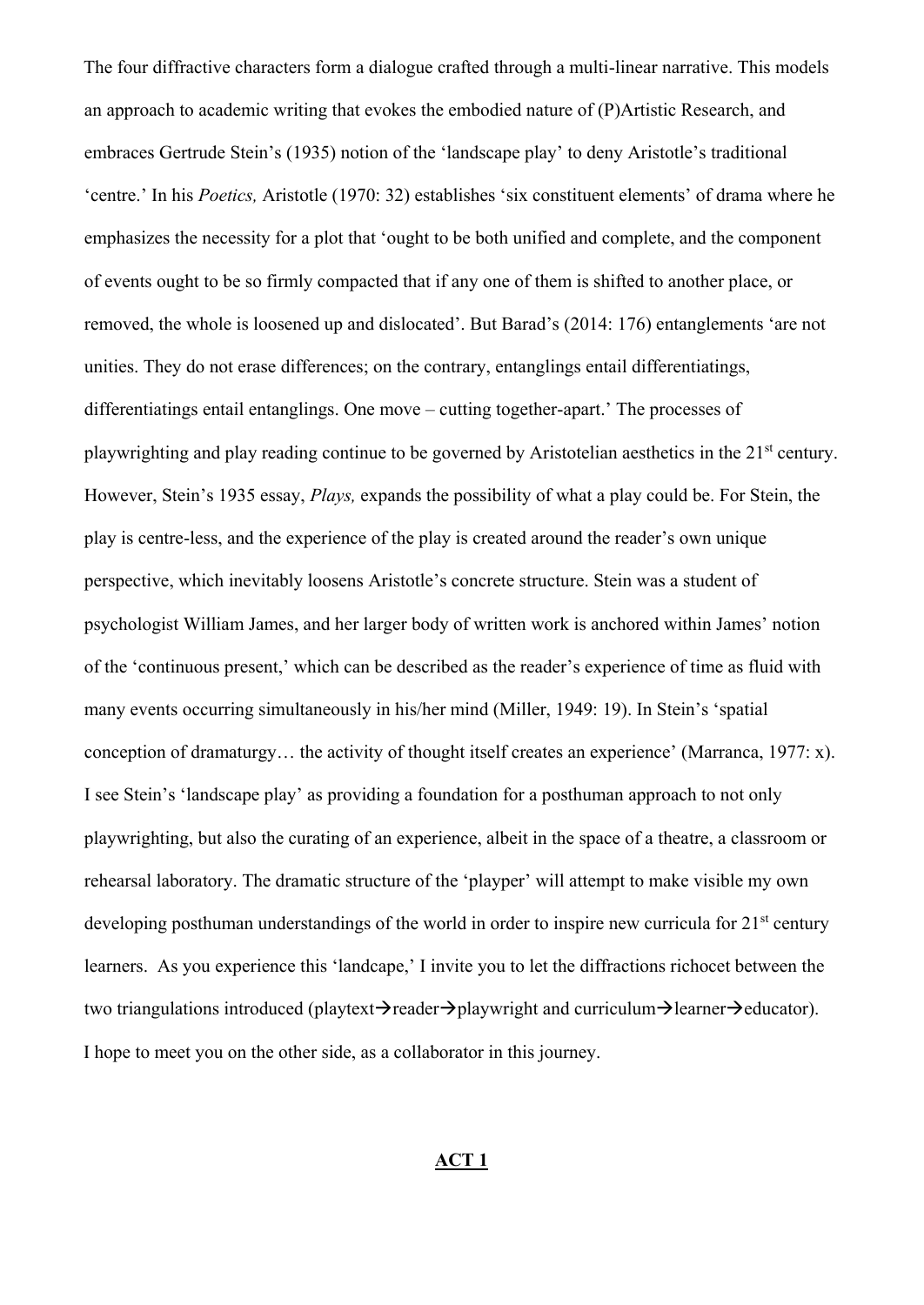*The theatre artist turned academic has left Academia. He wonders whether or not he should re-enter this displaced community in its current state. His passion for education pulls him in that direction, but his stubbornness and arrogance require him to find a pathway back on his own terms. Perhaps this is his tragic flaw, from which a series of crises will emerge?* 

In a 2013 *Guardian* article titled, *Open-plan offices were devised by Satan in the deepest caverns of* 

*hell*, Burkeman affirms that this 'cheap way of cramming more people into less space' is 'associated

with less persistence at challenging tasks, lower motivation, higher stress and blood pressure.'

Coincidentally, it was that same year, when my former employing institution crammed the

Performing Arts and English departments into a makeshift open-plan office, just prior to my being

hired as a full-time permanent lecturer.

# THE CRACKADEMIC

I am walking away. In the rain. I am walking away from my empty desk in that open-plan office in that badly-shaped building on that poorly constructed campus that part of me, hopes to never step into again. I suspect and expect that, in time, I might…

# FIRE IN DA BELLY

Back in NYC, 'Reichman,' a close friend and long-time collaborator, reveals that he is hungry to form a new theatre group to engage in a long process without the pressure of a production. He asks me if I was aware that Aeschylus' *Prometheus Bound* was part of a trilogy of plays; Of the other two parts, he explains, only fragments remain. I am not aware of this. **Sparks.**

# THE CRACKADEMIC

Today was a 'swan song' sort of a day; dramatic pomp and circumstance:

The commencement of my first graduating class:

A 'motley crew' who, I met when everything felt promising and new. Now, we get to leave that place together.

# FIRE IN DA BELLY

Reichman is a Shakespeare-lover, whereas I prefer the Greeks. He **strikes the match:**

Would I be interested in writing an adaptation of the Prometheus trilogy?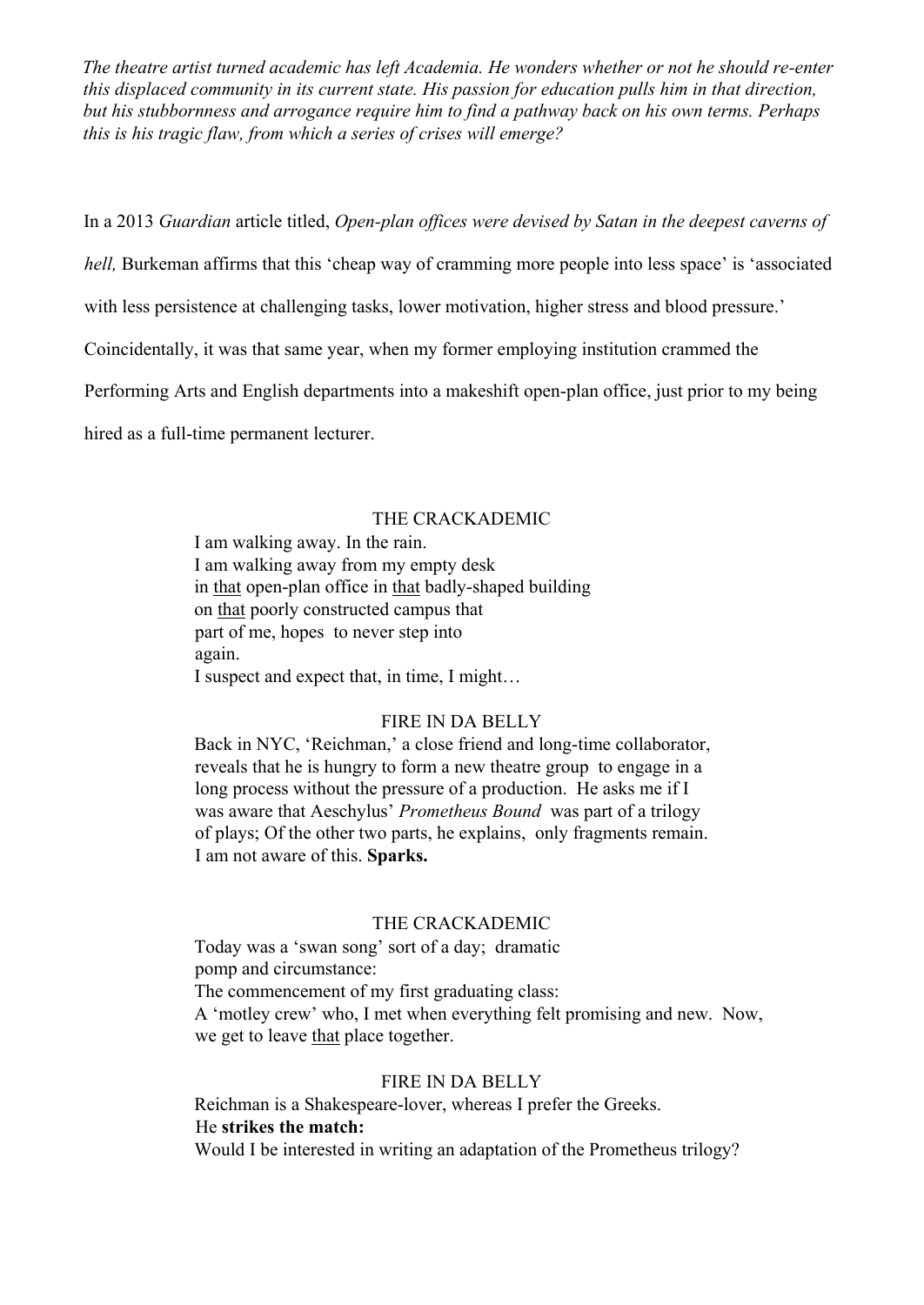I sat on stage, looking into the sea of shining faces about to enter the 'real world;' Tarnished, I saw myself reflected in them. I sat next to Professore Poetry, my mentor. In those in-between moments, we made jokes and snapped 'selfies.'

### THE HAIR

People keep asking me about his facial hair: A long beard adorned with an over-sized handle-bar moustache, accented by the white hairs that were once auburn traces of his mother. His face has become its own spectacle: A display of madness, and a mask…He has gone mad! I have been plucked, by him, a trichotillomaniac.

### THE PRIVILEGED ALLY

i have been procrastinating with the writing of this play, *d;vine*, which has been shelved in my mind for quite some time. i am afraid of this piece. i am afraid of its relevance. i am afraid that i am too naïve to do it justice. But, i trust that i will tend to it soon. It is unavoidable.

Everything I know deeply, I know through having worked on a play. The process of producing a theatrical work is a learning event that continues beyond the performance itself. I am still reflecting on and learning from works that I produced as an undergraduate, almost twenty years ago. I often discuss the nature of plays with my students, as riddles, or onions, with many layers to be unpeeled by the various makers and readers involved. Plays are peculiar puzzles that must be solved, yet have no concrete solution or fixed final picture. Plays can be simultaneously direct and covert. They can agitate, educate, provoke and yes, entertain. A play implies critical thinking, and for makers and readers alike, a play invites collective and creative problem-solving. For me, playwrighting is an embodied process; I write on a hunch, from my gut. Here is the dilemma for playwrights (and most artists) who become (P)Artistic Researchers: as playwright, I layer, I veil and I soak the work in symbolism. I flirt with subtext. I create a work that requires analysis from a multitude of perspectives that, in order to curate an aesthetic and dramatic experience, are preferably not explained directly. But, as (P)Artistic Researcher, I must critically unpick and unpack these guttural, embodied intentions. Stein's radical positioning of the play as an open field to experience a 'continuous present' doubles over in the classroom, where '*the play's the thing'* to be studied (Shakespeare,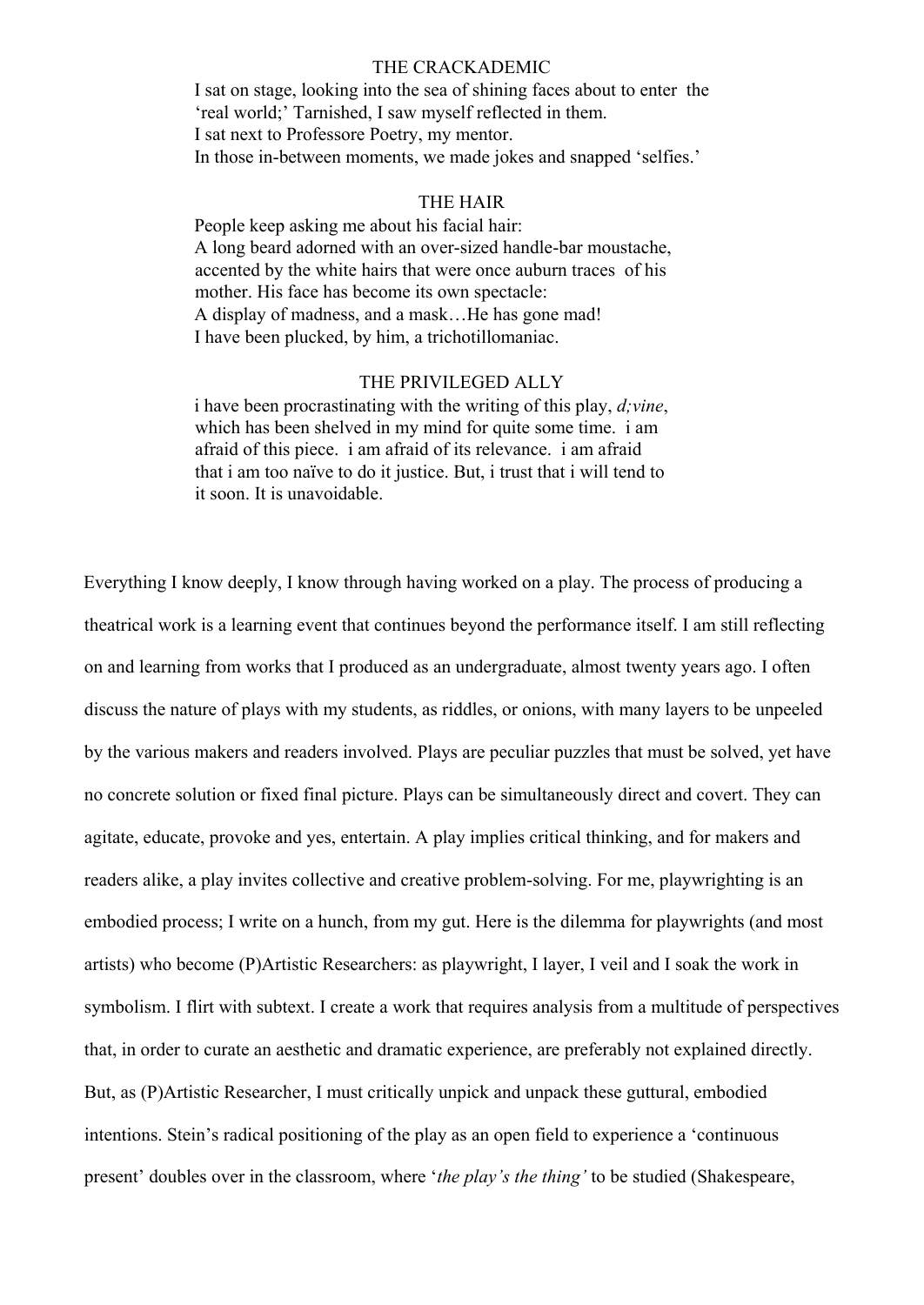2018: 60). Bennett's (2004: 348) notion of 'thing-power,' which suggests 'the possibility that attentiveness to (nonhuman) things and their powers can have a laudable effect on humans,' both problematizes, and is problematized by, the play: the play has a life which is both material, as literature, and ephemeral as live performance. The 'thing-ness' of a play is questionable, and ricochets between Stein and Aristotle.

### THE PRIVILEGED ALLY

i can only recently begin to articulate this play: *d;vine.* It stems back to my fascination and intrigue with Dante's *Divine Comedy*. i first encountered *The Inferno* when i was in high school. i studied *Paradiso* in a university class called *The Philosophy of Love*.

During the first two years in my first permanent position at an academic institution in the UK, there was a spiked increase in the awareness of police shootings of African Americans, usually unarmed, in the US. I say 'awareness' because it is the advent of technology, the ability to document and 'livestream' these horrific events that has forced (some) white Americans to confront the realities of what it means to be black in America. Hill (2017: xi) states that in a 'surveillance society' where 'everything we do is being watched, we can actually watch the things we do, and see them for what they are.' This optimism for society's capacity to be critically reflective, ebbs and flows in my heart.

### THE PRIVILEGED ALLY

i must come to terms with the reality that despite my education, my liberal upbringing and all of the friends, lovers, colleagues and students who have familiarized me with, and included me in aspects of Black culture; that i know very little of the Black experience. And for all that i think i know, i must admit that this knowledge is not **embodied**. i too, am part of a tradition of naiveté and ignorance within White culture.

The 'Black Lives Matter' movement emerged during this period. The terms 'White Guilt' and 'White Privilege' were increasingly becoming part of public discourse. I felt compelled to acknowledge my own experiences of guilt and privilege, but had no tools for doing so. I decided to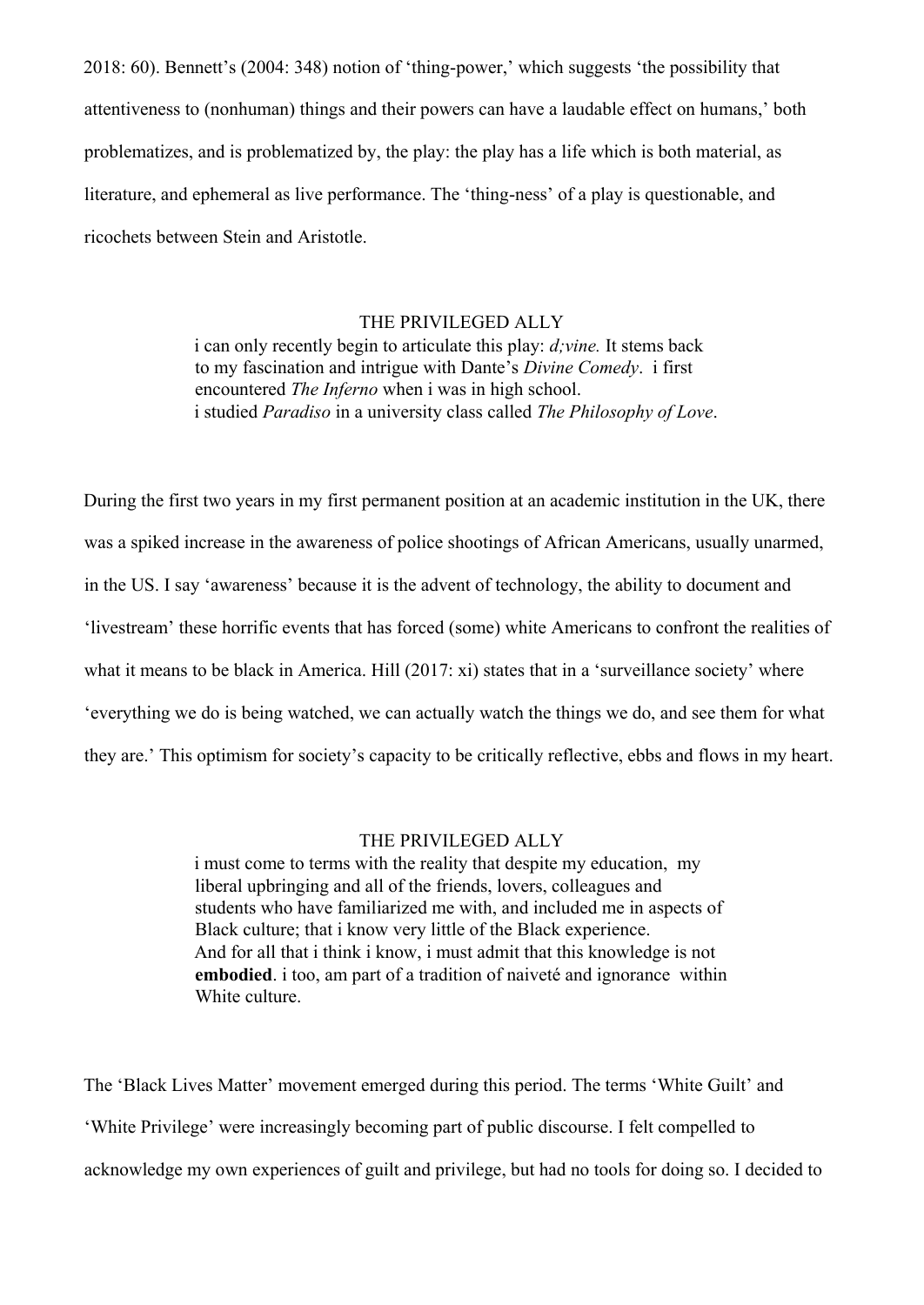confront these terms with the tools I did have: theatre-making and research. I aimed to use

playwrighting to become 'woke;' to position myself as an ally in the fight for social justice. I

suspected that the play developing in my mind could have the potential to awaken others:

'Differences are within; differences are formed through intra-activity, in the making of 'this' and

'that' within the phenomenon that is constituted in their inseparability (entanglement)' (Barad, 2014:

175).

### THE PRIVILEGED ALLY

*d;vine* is a moving poem that **ricochets** between three realities: 'This,' 'That' and 'Neither-This-Nor-That'. Two stories are happening simultaneously, and 'Neither-This-Nor-That' is the liminal glue that connects 'This' and 'That,' through choral refrains representing a highly reflective **woke** state.

### THE CRACKADEMIC

Following the graduation ceremony, I stopped by that open-plan office to retrieve the last of my personal belongings. I left a few traces of myself: A misunderstood poem I once wrote in response to working conditions. I taped it underneath the desk; a gift for the sorry soul that will occupy that space after my departure. On the chalkboard wall, cluttered with dates of meetings and acronyms, I left a chalky message: *Stay Strong. Don't Drink the Kool-Aid*.

### FIRE IN DA BELLY

In the weeks following my resignation, I dove into a surge of writing, drafting an adaptation of Aeschylus' *Prometheus* trilogy, the project **ignited** by Reichman

# THE PRIVILEGED ALLY

*d;vine* will submerge the reader in an experience where one must dig deep in the memory bank of time to acknowledge that—

### FIRE IN DA BELLY

A growing resistance to a culture steeped in corporate greed was embedded in my conscience, **fueling** this new telling of *Prometheus*, not to mention the recent Brexit vote and *the* (*ir*)*resistible rise of* Donald J. Trump towards the presidency.

# THE PRIVILEGED ALLY

To acknowledge that: *Something is rotten in the state*[s]— *d;vine* calls attention to a plague: a dis-ease that continues to manifest. It will overwhelm purposely, to shake the amnesia, compelling us to rip the tumor out, with our own bare hands.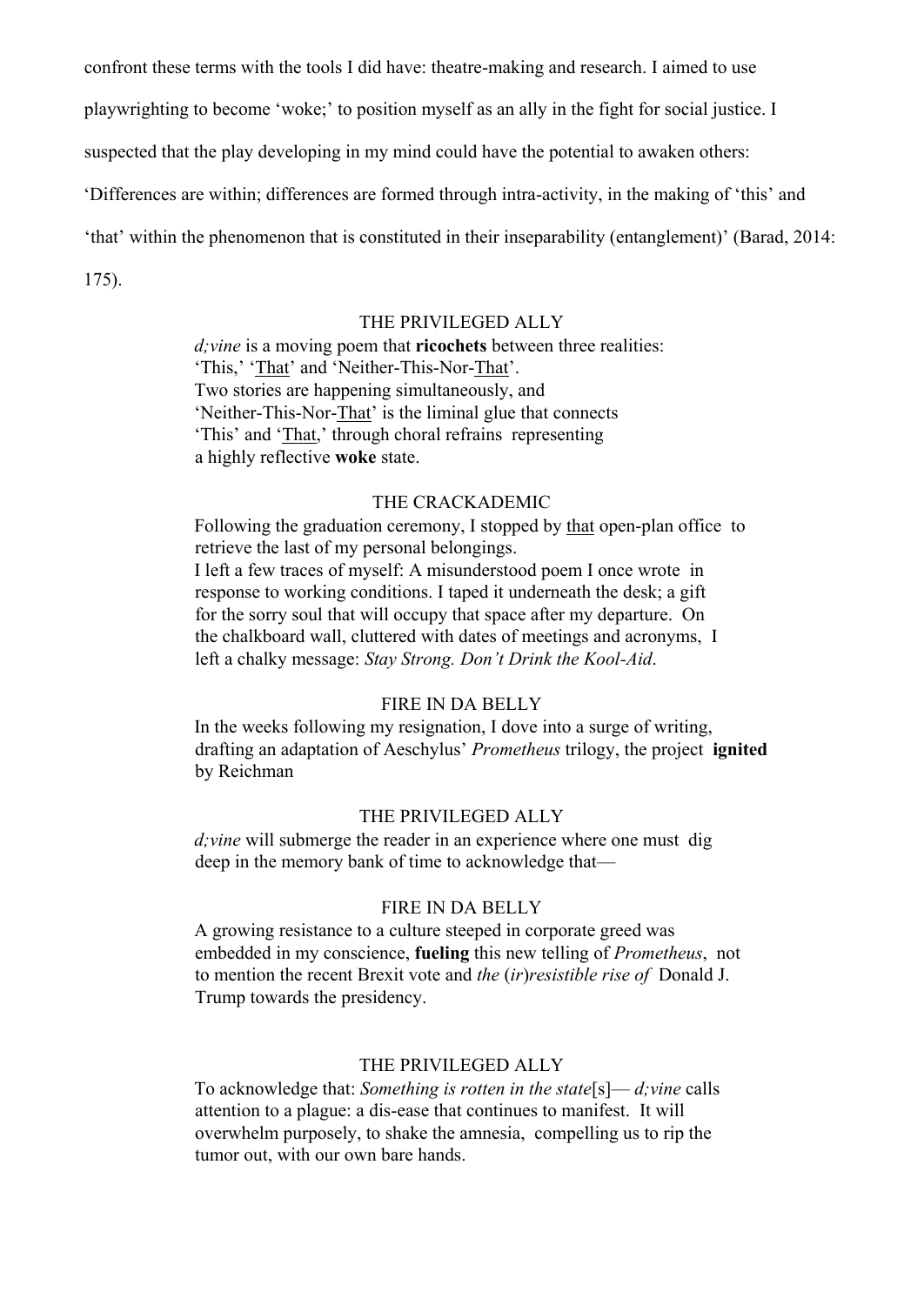#### THE HAIR

### WHY are we resisting?! WHAT are we resisting?

Berg and Seeber (2016: 6) see 'individual practice as a site of resistance.' The mask that will become

'D.Spair' was gifted to me by Dr. Myer Taub, a friend and colleague from South Africa. Taub's

masked character, 'JuJu the Pig,' has collaborated with my masked character, 'Dottore JoMiRo,' in

*The S'Kool of Edumacation,* an ongoing series of performance interventions staged within classroom

motifs*.* Taub had plans to visit London, and I suggested he bring JuJu. He did not bring JuJu, but

instead brought a papier mâché mask resembling the distraught figure in Edvard Munch's *The* 

*Scream*, presented as a peculiar peace offering, or just another Taub-ian provocation.

### THE HAIR

Why did Taub bring him this crude mask? As he stares into the mask, I begin to imagine: A character trapped in a Kafka-esque nightmare, continuously encountering absurd situations, burdened with bureaucracy and unthinking, uncritical, un-human peoples. Rather than agonizing over this tragic state of affairs, the character will be playful and childlike; an innocent disruptor of the System. Agency.

*(pluck, cling, fade…)* 

Figure 1 'Dottore JoMiRo and JuJu the Pig in *The S'kool of Edumacation* (July 2015)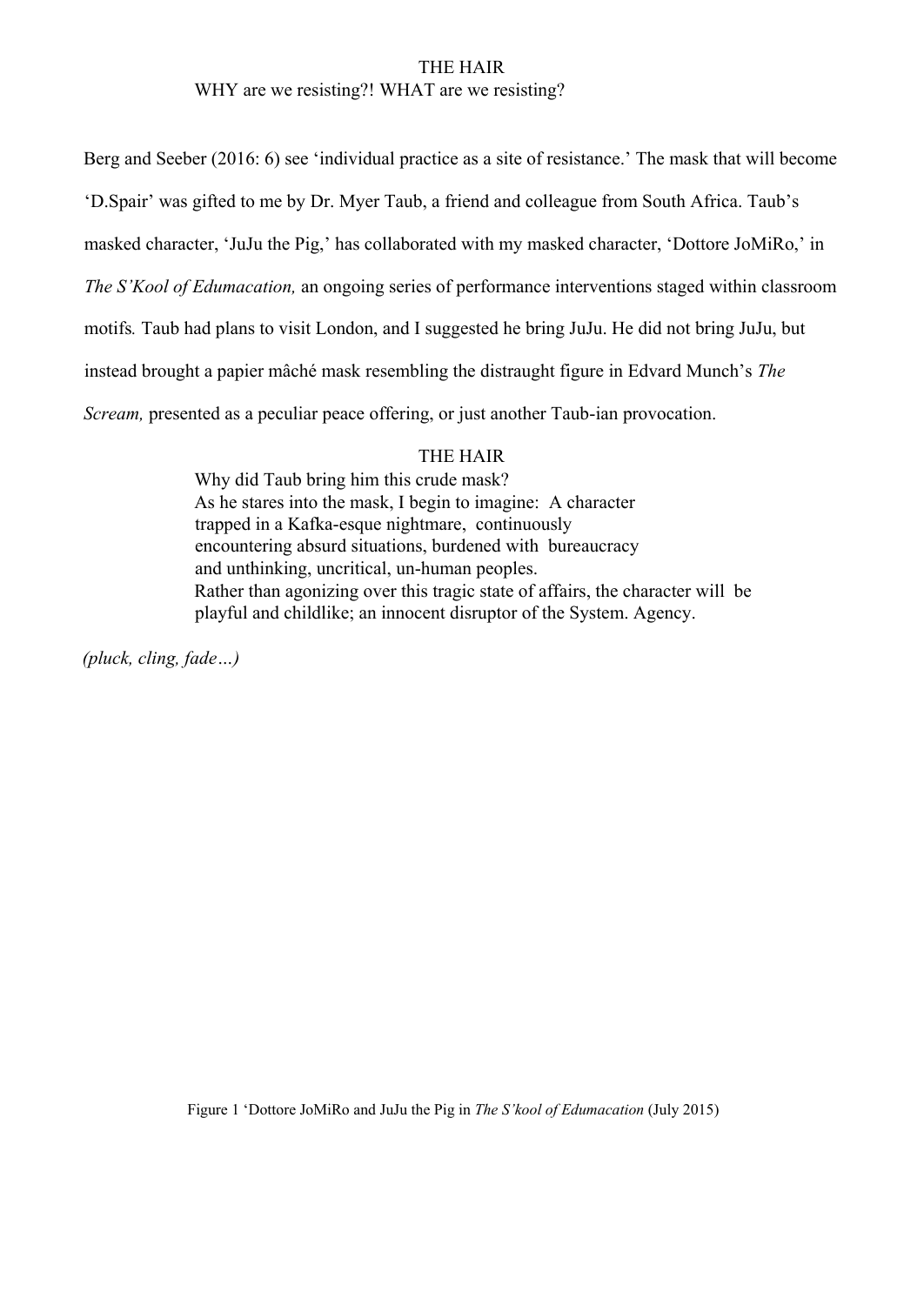# **ACT 2**

*The (P)Artistic Researcher embarks on a 'Resignation Tour:' Stonehenge, Croatia, New York City, Providence (Rhode Island), the gorges of Ithaca in upstate New York, Toronto, Niagara, Sao Paulo and The Basque Country. His drive and hunger to create engaging, meaningful and socially conscious work burns in his belly. This is the beginning of his academic breakdown.* 

In a refusal to be 'serious about categories,' Haraway (Franklin, 2017: 51) prefers to think in terms

of 'companioning' and suggests that 'compost is a place of working, a place of making and unmak-

ing … a place of failure, including, well, culpable failure. Compost can be a place of doing badly.'

Haraway's compost(humanist) viewpoint brings the two triangles (playtext→reader→playwright and

curriculum→learner→educator) in parallel where playtext and curriculum become palettes of

possibilities unwritten, written and re-written; offering a vast landscape to absorb meaning framed by

interpretations, stagings and readings, where participants (playwright/reader and educator/learner)

are in companionship with one another, making and un-making.

#### FIRE IN DA BELLY

In my garden, I shift between drafting material for *Prometheus* and pulling weeds, mowing the lawn and planting flowers. I sit in the **hot sun** for hours, scribbling ideas, consulting *Wikipedia* and conducting *Google* image searches, while re-arranging Aeschylus' fragments through trial and error. Writing was never been so freeing.

### THE PRIVILEGED ALLY

i delve in: How do i come to terms with my own privilege? This privileged position: to quit, to resign, to walk away. To be afforded the opportunity *to be or not to be*. Even getting that job that i quit, was a privilege. Accruing a modest savings while working was a privilege. Moving to the UK to pursue a doctoral degree funded through US government loans was a privilege. Maintaining resident status to remain in the UK, with an EU passport acquired through a somewhat ironic reversal of my great grandfather's emigration to the US; To reclaim Italian citizenship through my bloodline, was a privilege. To cross borders without too much hassle, with two passports, is a privilege.

#### THE HAIR

Taub's mask has its first public appearance at an anti-Brexit march in London. The character is undeveloped and yet to be named, but the character wants to be at the march.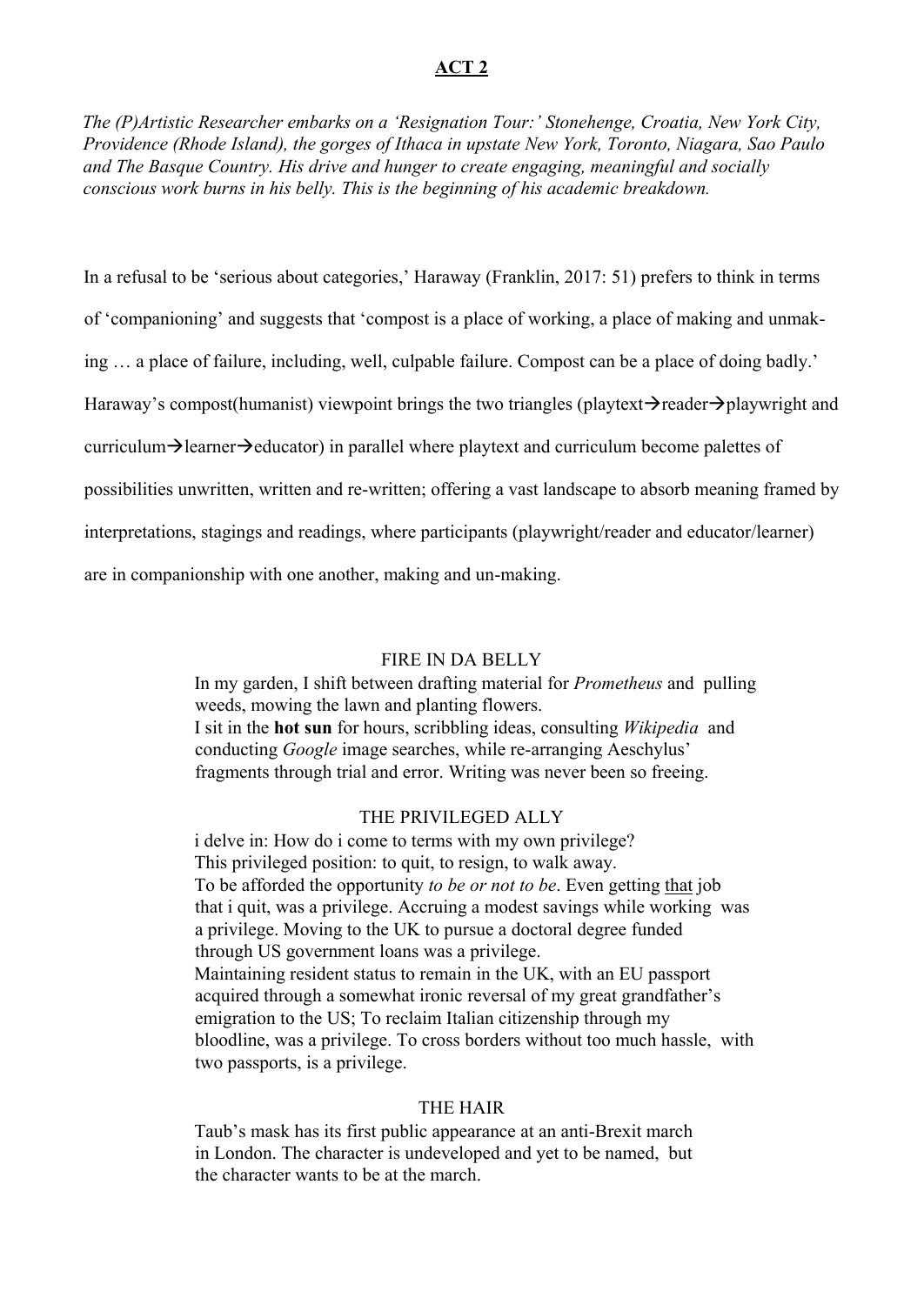The march is also *his* return to activism. Ironic, since he has been teaching a political performance module for the past four years. I am uplifted by the communal experience of the protest. The unnamed character takes part in a re-staging of the iconic image of the Battle of Iwo Jima, using the EU and Gay Pride flags. The mask both detaches and connects him to the movement in ways that I do not yet understand.



Figure 2 'D-Spair' participates in re-staging of 'Battle of Iwo Jima' (June 2016)

# THE PRIVILEGED ALLY

i am not aiming to be a hero, or a savior, or a protagonist in writing this work. i am trying to relinquish the position of the protagonist, while confronting a history and heritage of antagonism. i am antagonizing my self, to pro-tagonize the rest (?)

# FIRE IN DA BELLY

I am back in New York. Reichman has organized his new group for a reading of the first draft of *(Promethe)üs*. Putting the play on its feet, we slowly **burn** through this new material.

Through *d;vine*, I am waking up; becoming 'woke:' strengthening my social conscience and beginning to think more critically about my role within socially engaged work. Through *(Promethe)üs,* I am reclaiming my writerly rhythm. Through the mask, I become more acutely aware of how far away from my own practice I have become. I consciously turned the mirror inward, in order for my work to reach outward; to become accessible, and perhaps even, to have 'impact.'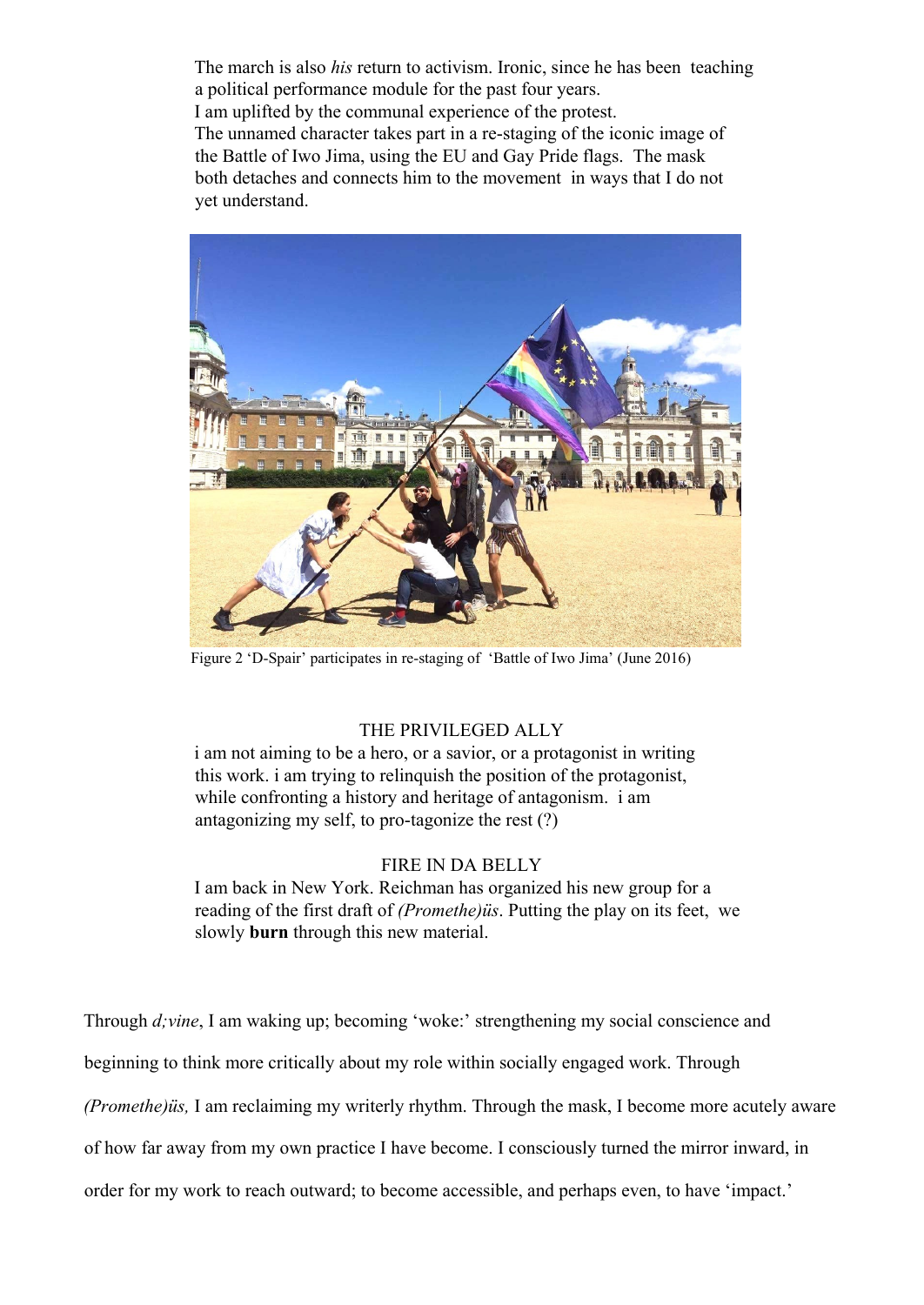I am applying to non-academic jobs, but my academically framed CV feels weighted, heavy, over-intellectualized. How do I frame myself? This new identity of form-filling triggers an endless cycle of overly critical self-reflection.

### THE HAIR

I am in hot and humid New York. Sticky. It is his  $35<sup>th</sup>$  birthday and he is chopping off his beard; but keeping the moustache, which continues to get bigger, and more ridiculous. Mad. Mad Dali.

#### FIRE IN DA BELLY

I am back in London, **cooking** up a revised draft of *(Promethe)üs*.

### THE PRIVILEGED ALLY

i am trying to let go of the narrative. But, it feels like i'm just putting another white male at the center of the narrative, and celebrating his process of getting **woke**.

### THE CRACKADEMIC

I am cut-and-pasting my life away. I frame, un-frame and re-frame myself according to 'essential' and 'desirable' criteria, all redundant.

### THE PRIVILEGED ALLY

i am gaining the courage to write this play, by tending to it each day. My writer's muscle is being flexed. i am no longer waiting for the **ebb and flow** of inspiration to determine productivity.

### THE CRACKADEMIC

I am attempting to squeeze into my blue suit. I have an interview for a Senior Lecturer post.

### THE HAIR

I am lingering in a sea of text, lost in the words of others; the Union Square 'post-it' protest: *This is not the end.* Happy Christmas in New York.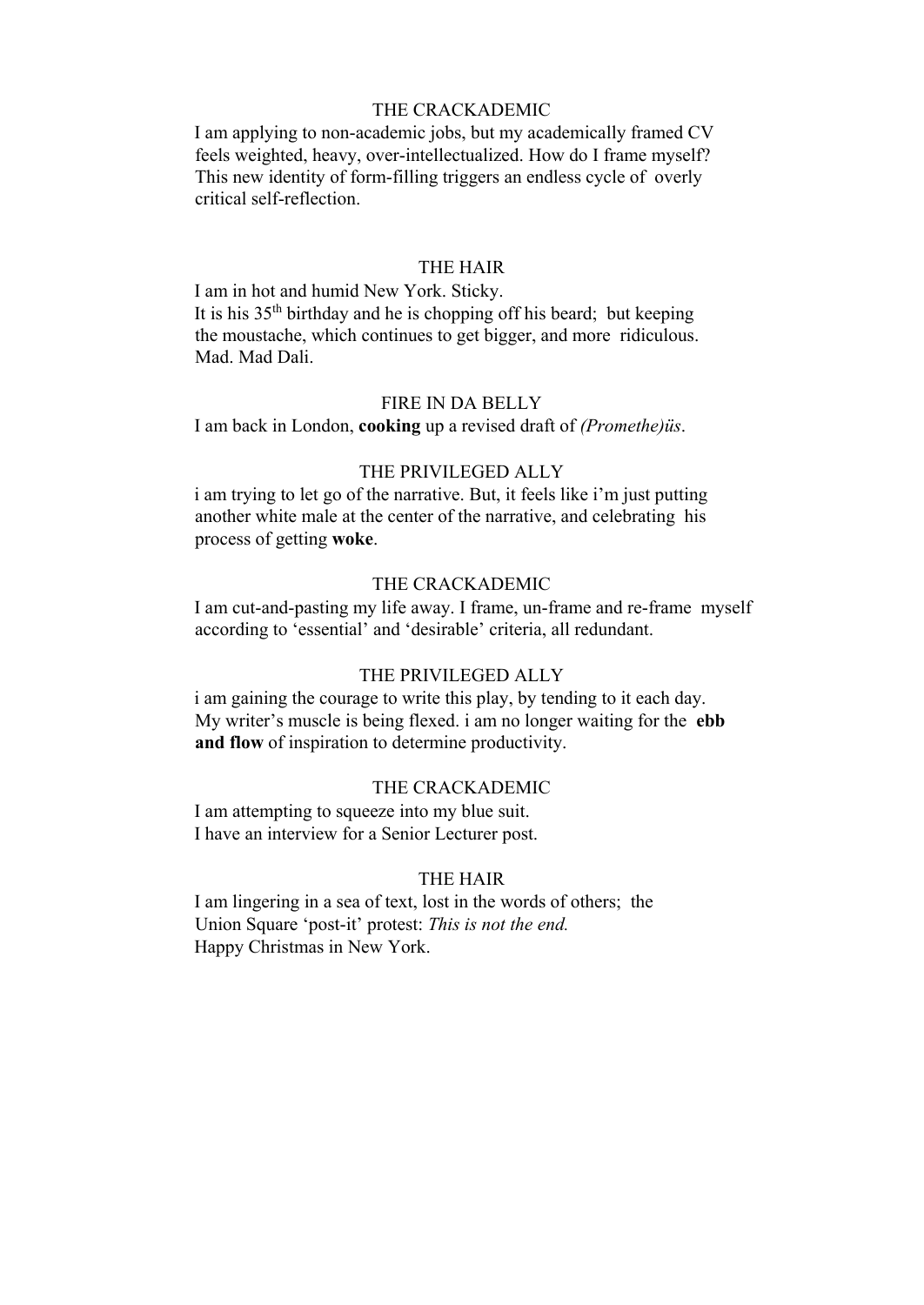

Figure 3 Union Square 'Post-It' Protest (December 2016)

I am notified that I am the 'Reserve Candidate' and will receive follow-up once their first choice accepts or declines. I wait several days. I build up the courage to send a follow up e-mail: No reply. Weeks later, I write to the Head of Department: No reply.

# THE PRIVILEGED ALLY

It is the first week of 2017: I am a passenger in a car that was just pulled over by the Providence police, because of a burnt out light bulb above the license plate. We are coming from a workshop that D-K, a close friend and long-time collaborator, organized in order to read aloud and explore extracts from *d;vine* with a group of local actors. The officer plays a power game with the notoriously mouthy D-K, who has no patience for authority. The officer calls for backup. Things get heated. All I can think is: if we were Black, one or both of us would already be dead bodies on the street. Privilege.

# THE CRACKADEMIC

Another Institution sends a body-less email, with just a header: *Unsuccessful Application.* At least they responded. I slip into reclusiveness.

# FIRE IN DA BELLY

It is the first week of 2017. We are work-shopping the second draft of *(Promethe)üs*. We tangle ourselves in discussions around language and the undeniable parallels between Züs and Trump, but we do not want this to become a Trump play—

*(The fire goes out, unexpectedly. Fire In Da Belly disappears, unexplained: Even through the ashes, growth can flourish.)*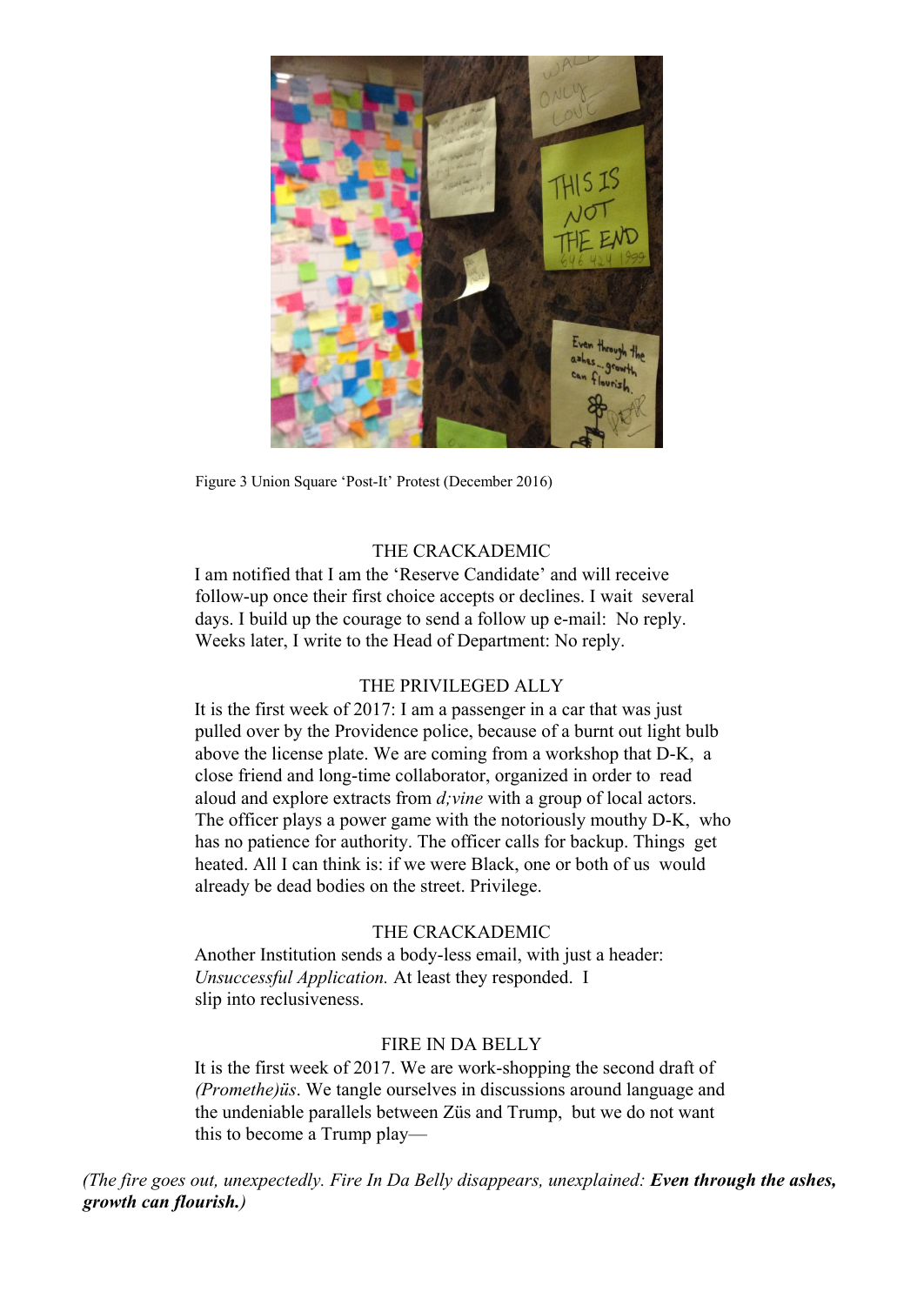Another Human Resources e-mail from another academic institution: 'We are not ready to let you know if your application has been successful.' I never hear otherwise. I guess they're still trying to figure me out. I can't blame them. I am too.

## THE PRIVILEGED ALLY

It is the first week of 2017. On the subway platform for a Flatbush-bound train, i notice two young ladies who look familiar. They get off at the same stop and are heading in the same direction. They keep looking back at me and one blurts out: *I swear I know you!* They are former students from Brooklyn Theatre Arts, a high school that i helped to form and develop several years back. We have an explosive laugh on the street, and they show me pictures of their babies.

Being out of the classroom for the first time in ten years, I have come to realize how much the act of teaching contributes to my research. The opportunity to dialogue with curious minds and test out rough ideas in the classroom, has been a privilege that I have overlooked, and one I deeply miss. In a classroom where trust has been nurtured, students become participants and collaborators in my body of work – but this 'entangled' state can no longer think in terms of my work/my body. 'To be entangled is not simply to be intertwined with another, as in the joining of separate entities, but to lack independent, self-contained existence. Existence is not an individual affair. Individuals do not preexist their interactions; rather, individuals emerge through and as part of their entangled intrarelating' (Barad, 2007: ix). Who else would I engage with this work, if not my students? My colleagues at the Corporate University Complex were far too frazzled and bogged down to engage in an exchange of ideas. Oftentimes, we were teaching in vacuums, unaware of what theories or practitioners were being discussed in other modules, and doubling over each other's efforts rather than reinforcing them. Most of my colleagues had no comprehensive knowledge or understanding of the work I was engaged with, and I must admit, I had little time to be a participant in their research. The work we do as educators is continuously being documented in the minds of our students, and rarely do we ever get to see or understand how such knowledge is or isn't applied outside of the academic bubble. In the age of the corporate university, the rate of burnout for academics is far too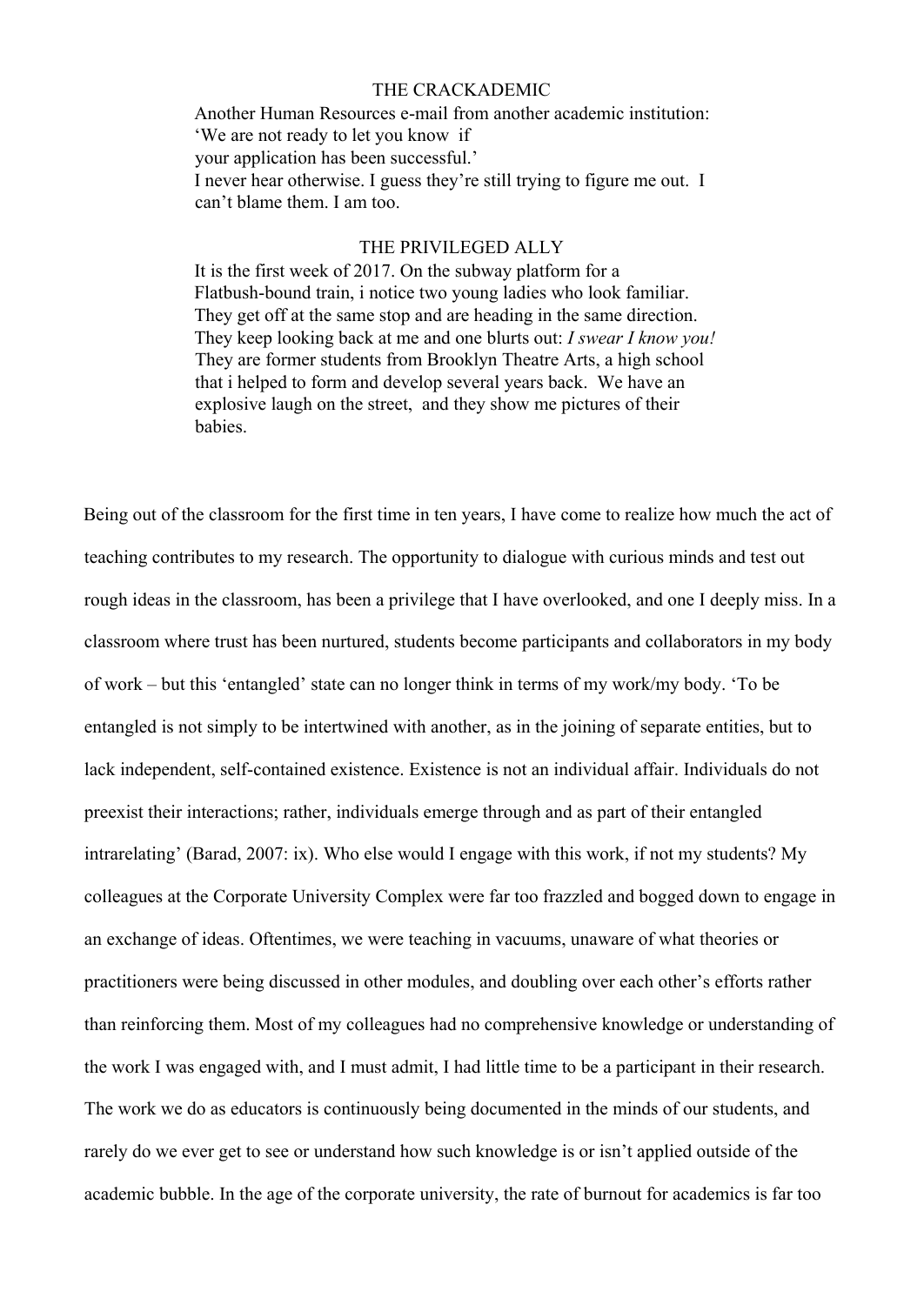high, and the emphasis on teaching and learning is far too low. In the UK, we are tongue-tied by talk

of the REF (Research Excellence Framework) and TEF (Teaching Excellence Framework),

exhaustingly long, un-poetic documents compiled into a set of guidelines that determine excellence

based on the 'impact' of an 'output.' From the outside, I straddle the fence on whether or not it

would be a healthy decision to re-enter Academia (if I ever left).

### THE PRIVILEGED ALLY

*d;vine* is the story of a character who cannot let go of the narrative but desperately wants to. He wants to frame himself frameless…

### THE CRACKADEMIC

At the suggestion of a concerned friend, I look into my eligibility for receiving 'benefits' to help make ends meet. I enter the *JobCentre,* where I meet a new cast of characters…

### THE PRIVILEGED ALLY

An idea crops up! What if *d;vine* is written alongside a social justice curriculum that helps to pull apart the aesthetic and poetic layers of the text, to stimulate intellectual curiosity, to encourage critical thinking and self-reflection, to equip young people with truth-seeking and fact-checking skills, to develop the imaginative muscle, and to celebrate the form of the play as a communal learning experience that also embraces the solitary confines of reading! Impact.

### THE CRACKADEMIC

I need to pee. I rushed from that job interview to get to my compulsory appointment at the JobCentre. I sign my name to the electronic pad to document my attendance. Before leaving, I ask: *Which way to the bathroom?* My 'Job Coach' responds: *We don't have toilets for clients. People were doing things in them. And we're not insured if something happens.* I rubber band it. Output.

In order to justify what it is that we are doing, just to keep doing the things that we are supposed to be doing, we bend, twist and turn our practicing selves; distracted, displaced and derailed from our unique research paths. This is no way to conduct research, or make theatre, or educate the next generation. As a result, educators and learners are being reduced to 'useful machines, rather than complete citizens who can think for themselves, criticize tradition, and understand the significance of another person's sufferings and achievements' (Nussbaum, 2016: 2). For the (P)Artistic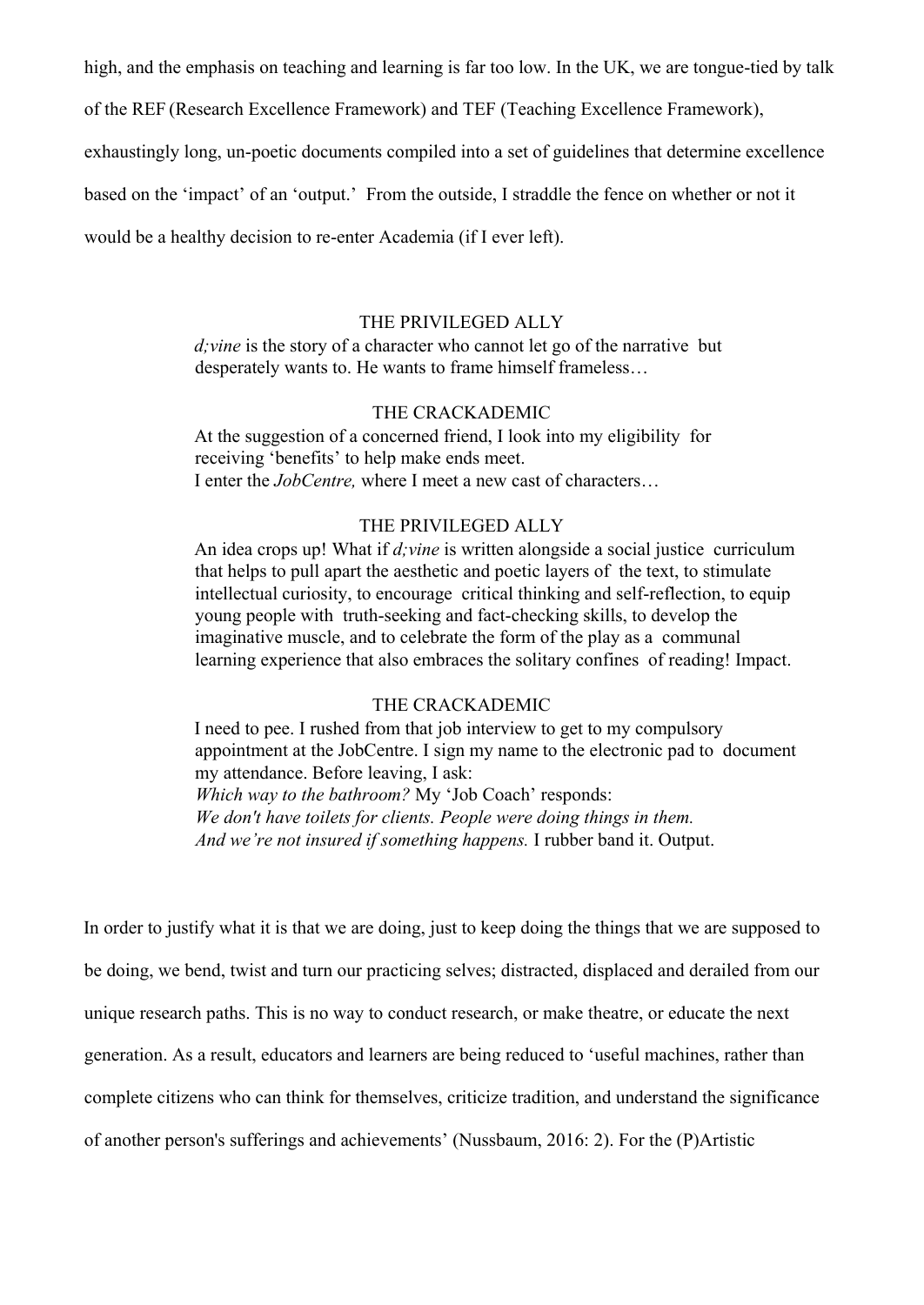Researcher, the personal is unavoidable. One's personal narrative, by way of collaboration,

inevitably becomes a multi-linear narrative.

### THE CRACKADEMIC

I am heading back to that campus, for the first time since I left. I was a**woke**n by a call from a former colleague, weeping: Professore Poetry passed away.

### THE PRIVILEGED ALLY

*d;vine* is in me. It lives in me. i can feel it—it's fighting to get out. It is urgent, but i choose to take my time with it.

## THE CRACKADEMIC

Professore Poetry had a magic about him: A great provocateur, with an exceedingly high bar of expectations. He often joked about his fascist approach to classroom management.

He had a wicked sense of humor: crude and raunchy.

His heart was full of high drama at its best; classy, yet bawdy. I scroll up an old chat-screen on my phone, to re-read the last message I had received from Professore Poetry:

*'There are cures around the world and at least I will travel to try them. [INSERT NAME OF THAT INSTITUTION] literally 'killed' me with two weeks of evil just before I first collapsed. But I have better things to do than wasting time hating those pillocks. Miss you badly,'* 

*(pluck, linger, burn)* 

### **EPILOGUE**

*The overall socio-political climate around the globe has distracted the (P)Artistic Researcher. As his creative work refines his critical lens, he is unraveled by his attempt to (re)frame himself; He discards the frame; too many diffractions. This is his dénouement*.

# THE CRACKADEMIC

On a plane back from Sao Paulo. Delirious. I have been offered a permanent post at a UK university in a hauntingly familiar role: Programme Leader for a BA Honours degree in Drama. I am optimistic. Cautiously optimistic.

The 'entangled' nature of research and practice offers an 'approach to the world that is more

*intra*active, more mutually co-constitutive rather than one that is more *inter*-active, where ontologies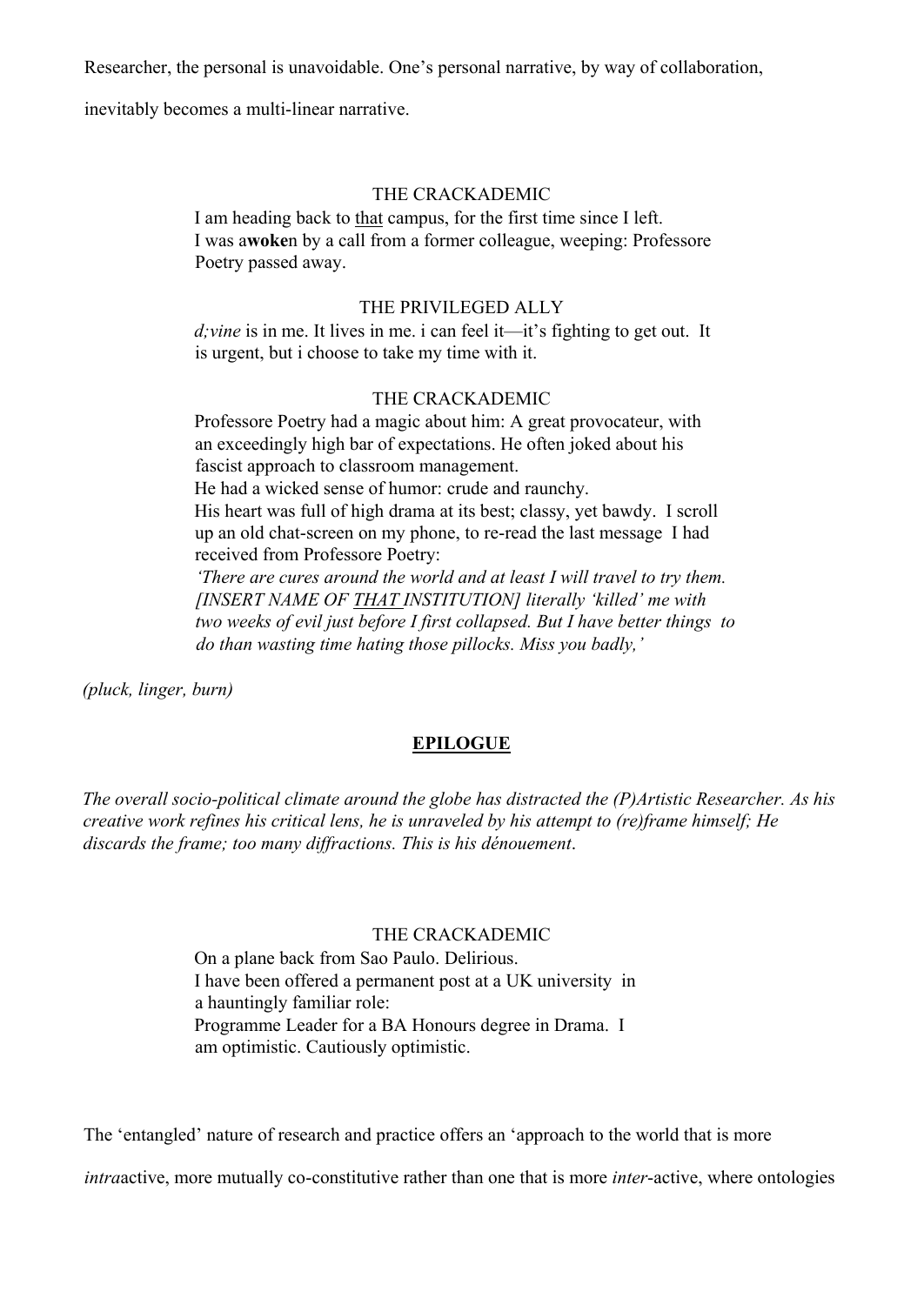separately encounter each other in space and time' (Bayley, 2016: 48). In this work, I attempt to resituate the discourse on (P)Artistic Research, through a blending of writing forms: academic and dramatic. Emerging from this playper's entanglement of research and practice, diffracted, I offer these 'six constituent elements' to being a (P)Artistic Researcher on a posthumanist pathway to a Slow professorship:

- Actively Questioning
- Experimenting
- Taking Risks
- Operating On Hunches
- **Drawing From Past Experiences**
- Being Vulnerable, Humble and Reflexive

The spine to these 'elements' is forged by collaboration and reflection. For Berg and Seeber, 'collaboration is about thinking together' where 'Slow Professors act with purpose, cultivating emotional and intellectual resilience to the effects of the corporatization of higher education' (2016: 90). The edges of the triad of triangles (human→animal→ machine, playtext→reader→playwright and curriculum→learner→educator) become the tools that empower us to make 'agential cuts' carving a 'continuous present' where educators and learners can 'begin to *experience* the relationship between persons and other materialities more horizontally' (Bennett 2010: 10). I view my new post as an opportunity to forge theory and practice as a Slow professor with posthumanist underpinnings to ask students to engage 'with the 'human' as problematic' (Snaza, 2014: 41) as I myself search for 'individual agency within the institutional context' (Berg, 2016: 4). Slowing down, here, becomes a political tool rather than coping mechanism. These elements, I believe, hold 'the potential to disrupt the corporate ethos of speed' (11).

To conclude, inconclusively, I return to Haraway's 'compost,' which 'includes living and dying… the questions of finitude and mortality are prominent, not in some kind of depressive or tragic way, but those who will return our flesh to the Earth are in the making of compost' (Franklin, 2017: 51). Adopting a 'Slow' posthumanist outlook from within my research practice has stimulated a process of diffraction in both my playwrighting and pedagogical approaches, as well as navigating the circumstances given by the Corporate University Complex. My lesson plans have been re-imagined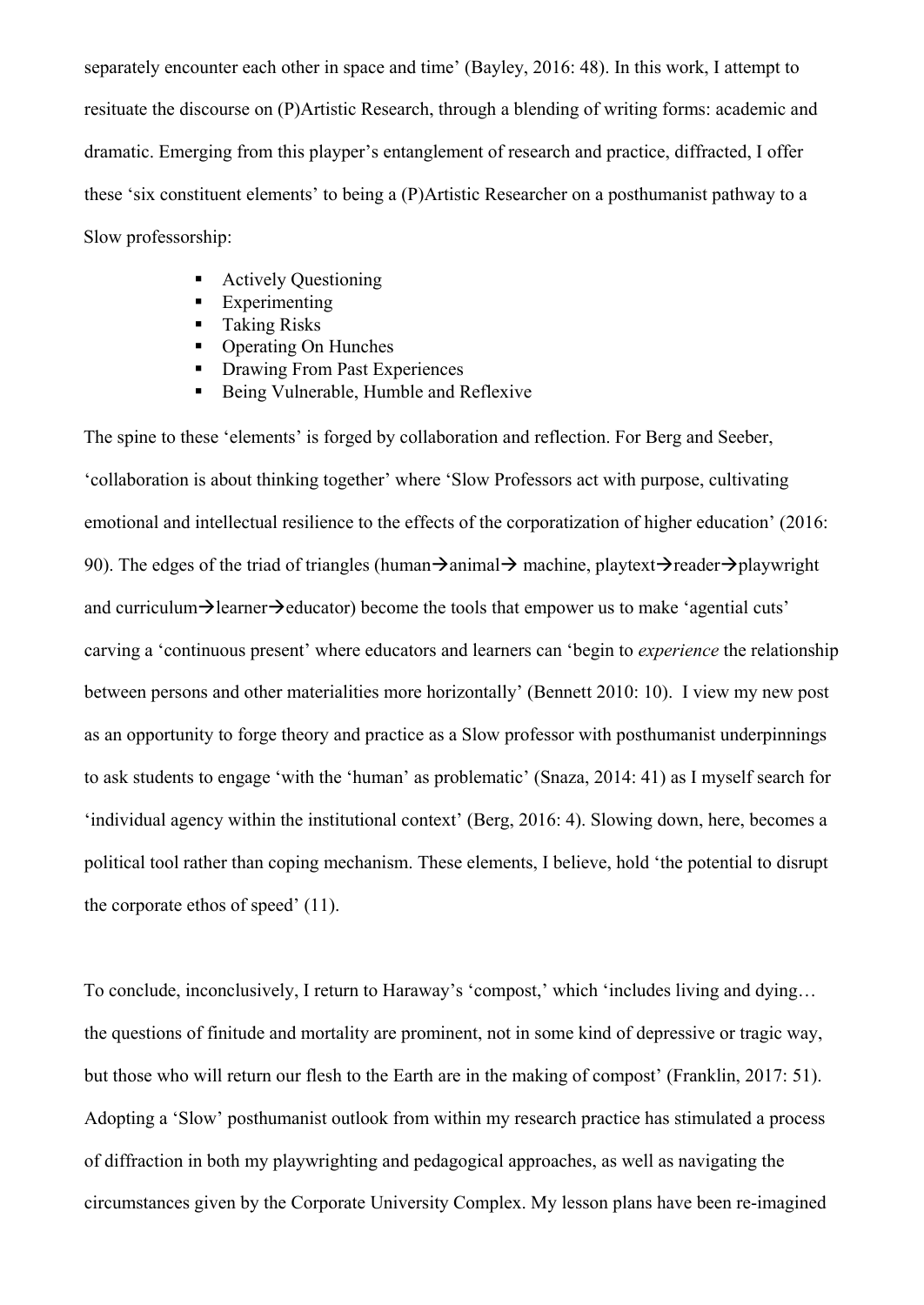through the opportunity to design curriculum in my new role. An incomplete Act 3 to this playper was drafted with the residue of classroom sessions, teaching moments and failures from my first year in the (com)post. More poignantly, this research has diffracted and diffused my burning angst with/in the Corporate University Complex. The characters in this playper are traces, reminders, to shift perspective. The posthumanist landscape remains a vast and open field; composting conversations, curricula and creative production in companionship.

### **References**

- Aristotle. (1970). *Aristotle poetics*. Trans. Gerald F. Else. Ann Arbor: The University of Michigan Press.
- Barad, K. (2007). *Meeting the universe halfway: Quantum physics and the entanglement of matter and meaning.* Durham & London: Duke University Press.
- Barad, K. (2014). Diffracting diffraction: Cutting together-apart. *Parallax*, 20(3), 168–187.
- Bayley, A. Trans-forming Higher Education. *Performance Research*, 21(6), 44–49.
- Bennett, J. The force of things: Steps towards an ecology of matter. *Political Theory*, 32(3), 347– 372.
- Bennett, J. *Vibrant matter: A political ecology of things*. Durham: Duke University Press.
- Berg, M. & Seeber, B. *The slow professor: Challenging the culture of speed in the academy*. Toronto: University of Toronto Press.
- Brecht, B. (1981) *The irresistible rise of Arturo Ui.* New York: Methuen Drama.
- Burkeman, O. (2018) Open-plan offices were devised by Satan in the deepest caverns of hell. *The Guardian* [online] 18 November 2013. Available at: https://www.theguardian.com/news/2013/nov/18/open-plan-offices-bad-harvard-

businessreview [Accessed 1 May 2018].